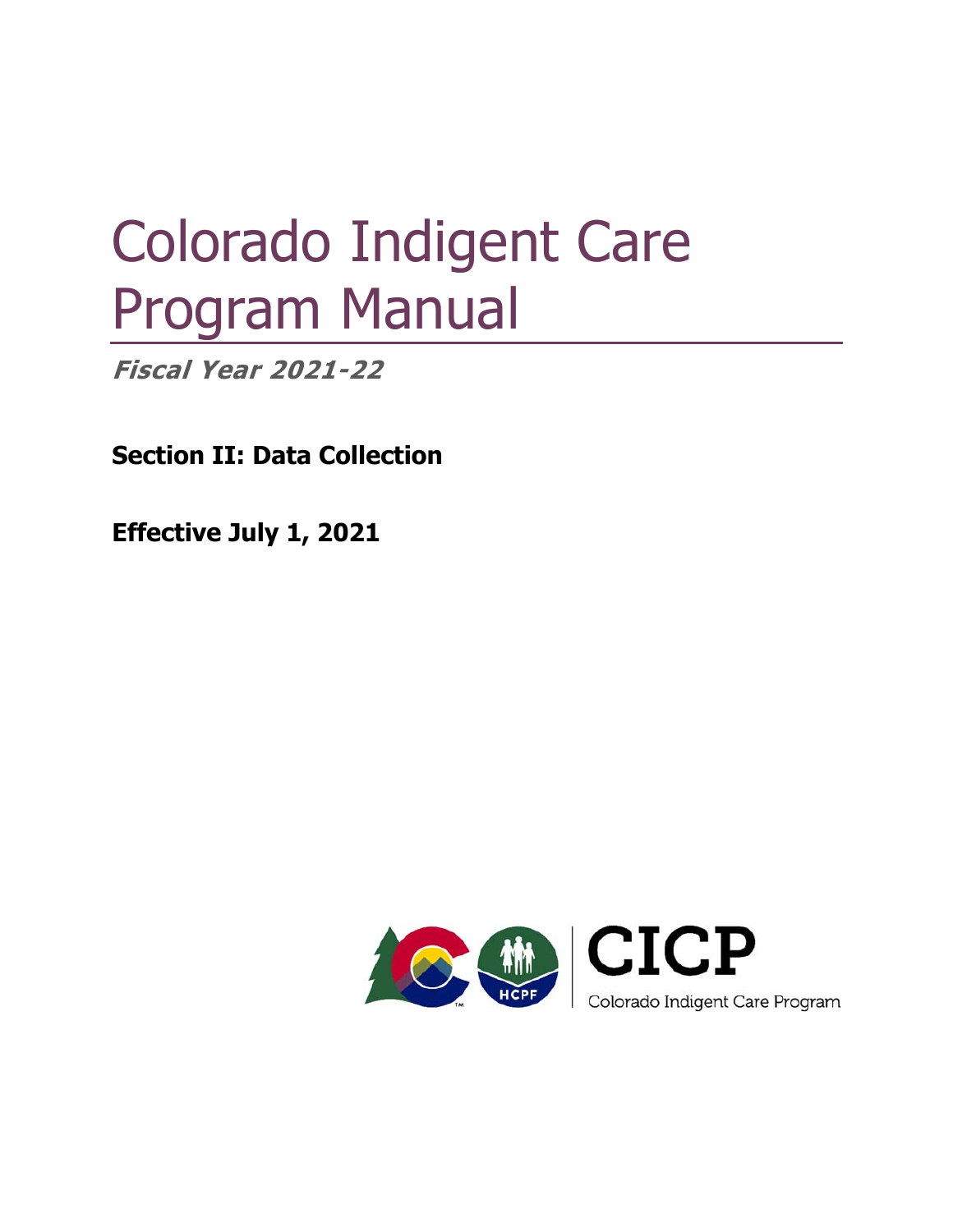# **Table of Contents**

| <b>ARTICLE I.</b>                                                                                   |                                            |  |
|-----------------------------------------------------------------------------------------------------|--------------------------------------------|--|
| Section 1.01                                                                                        |                                            |  |
| <b>ARTICLE II.</b>                                                                                  |                                            |  |
| Section 2.01<br>Section 2.02<br>Section 2.03<br>Section 2.04<br>Section 2.05<br><b>ARTICLE III.</b> |                                            |  |
| Section 3.01                                                                                        |                                            |  |
| Section 3.02<br>Section 3.03                                                                        |                                            |  |
| Section 3.04                                                                                        |                                            |  |
| Section 3.05                                                                                        |                                            |  |
| <b>ARTICLE IV.</b>                                                                                  | DATA COLLECTION SYSTEM - SUMMARY FORMAT 7  |  |
| Section 4.01                                                                                        |                                            |  |
| Section 4.02                                                                                        |                                            |  |
| Section 4.03<br>Section 4.04                                                                        |                                            |  |
| <b>ARTICLE V.</b>                                                                                   |                                            |  |
| Section 5.01                                                                                        |                                            |  |
| Section 5.02                                                                                        |                                            |  |
| <b>ARTICLE VI.</b>                                                                                  |                                            |  |
| Section 6.01                                                                                        |                                            |  |
| Section 6.02                                                                                        |                                            |  |
|                                                                                                     |                                            |  |
| Section 7.01                                                                                        |                                            |  |
| Section 7.02                                                                                        |                                            |  |
| <b>Appendix I</b>                                                                                   | Participating Physician Contract Sample 14 |  |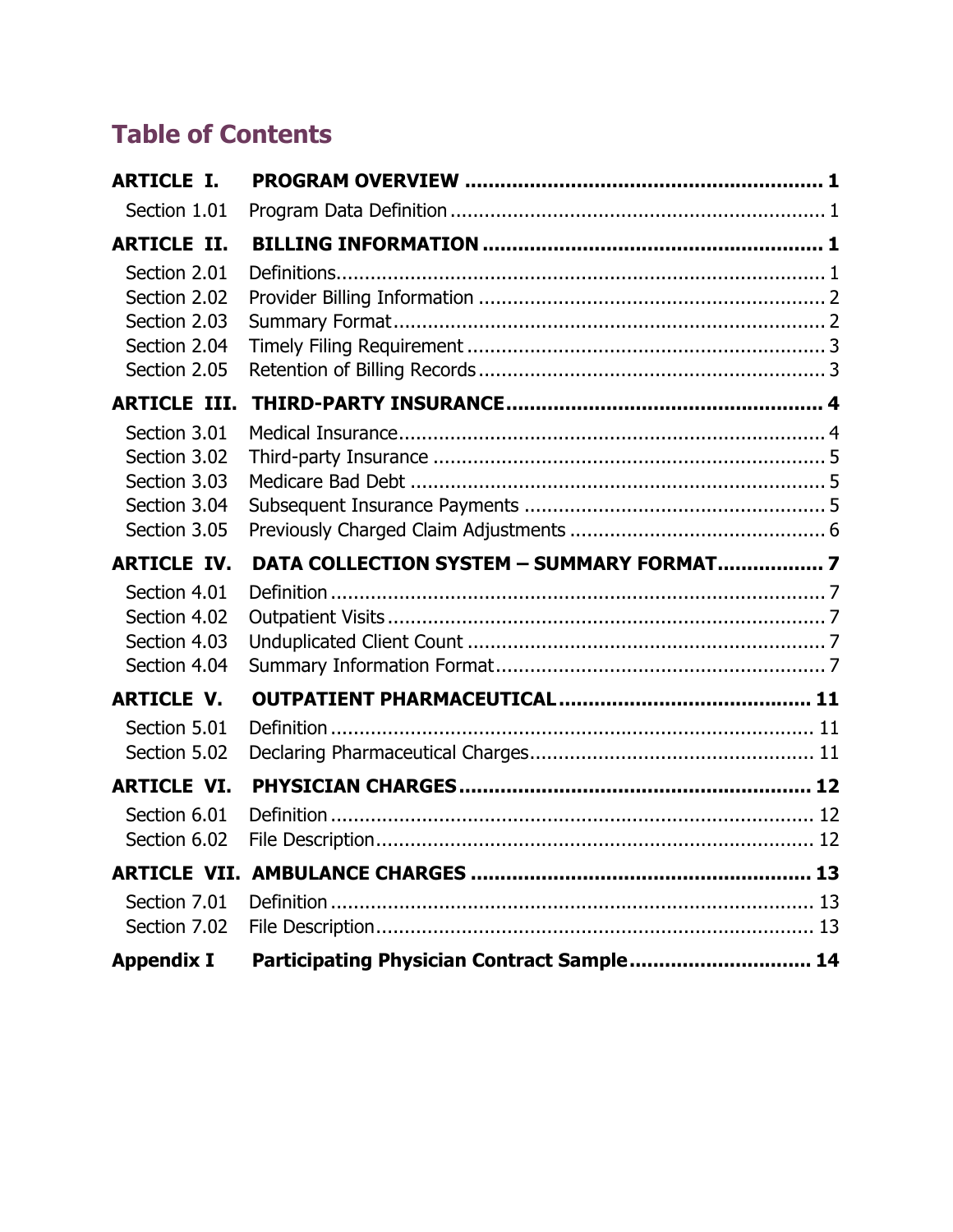# **ARTICLE I. PROGRAM OVERVIEW**

#### **Section 1.01 Program Data Definition**

The Colorado Indigent Care Program (CICP) collects program utilization data from each of its providers on an annual basis. This data is aggregate and does not include information on individual patients. The CICP collects data on the total number of patients served, the total number of inpatient admissions and outpatient visits for those clients, and the total charge and liability amounts for services provided.

## **ARTICLE II. BILLING INFORMATION**

#### **Section 2.01 Definitions**

**CICP Data Collection System:** Includes the specifications on how providers must submit inpatient and outpatient billing information to the Department. There is no electronic submission of claims, nor are paper claims accepted.

**County Codes:** County codes are used to track patient visits. Providers should include the patient's county code on the client's CICP card.

 Colorado Indigent Care Program Manual – Eligibility Section, which stipulates that the **Indigent Patient (client):** A person who meets the guidelines outlined in the individual must have income and liquid resources combined at or below 250% of the current Federal Poverty Level (FPL).

 in treatment would, in the judgment of the responsible physician, threaten life or loss of **Emergency (Urgent) Care:** Treatment for conditions of an acute, severe nature which are life, limb, or disability threats requiring immediate attention, where any delay function of a patient or viable fetus.

**Non-Emergency (Non-Urgent) Care:** Treatment for any conditions not included in the emergency care definition and any additional medical care for those conditions the Department determines to be the most serious threat to the health of medically indigent persons.

**Patient Liability:** Client copayments are required for the CICP. Enter the amount due as a CICP copayment or copayment due from third-party insurance, whichever is lower. Enter the required copayment even if the provider did not receive full payment.

 to the total charges billed to payers for equal medical services. Bill only one charge **Total Charges:** Total amount billed. The total charges billed to the CICP must be equal value, which is the sum of the detailed charge lines on a claim. Do not subtract Medicare or third-party payments from line charge amounts. This field cannot be negative.

**Third-party Liability:** Payments due from third-party insurance, including Medicare. These are not payments received, but the amount owed by the client's primary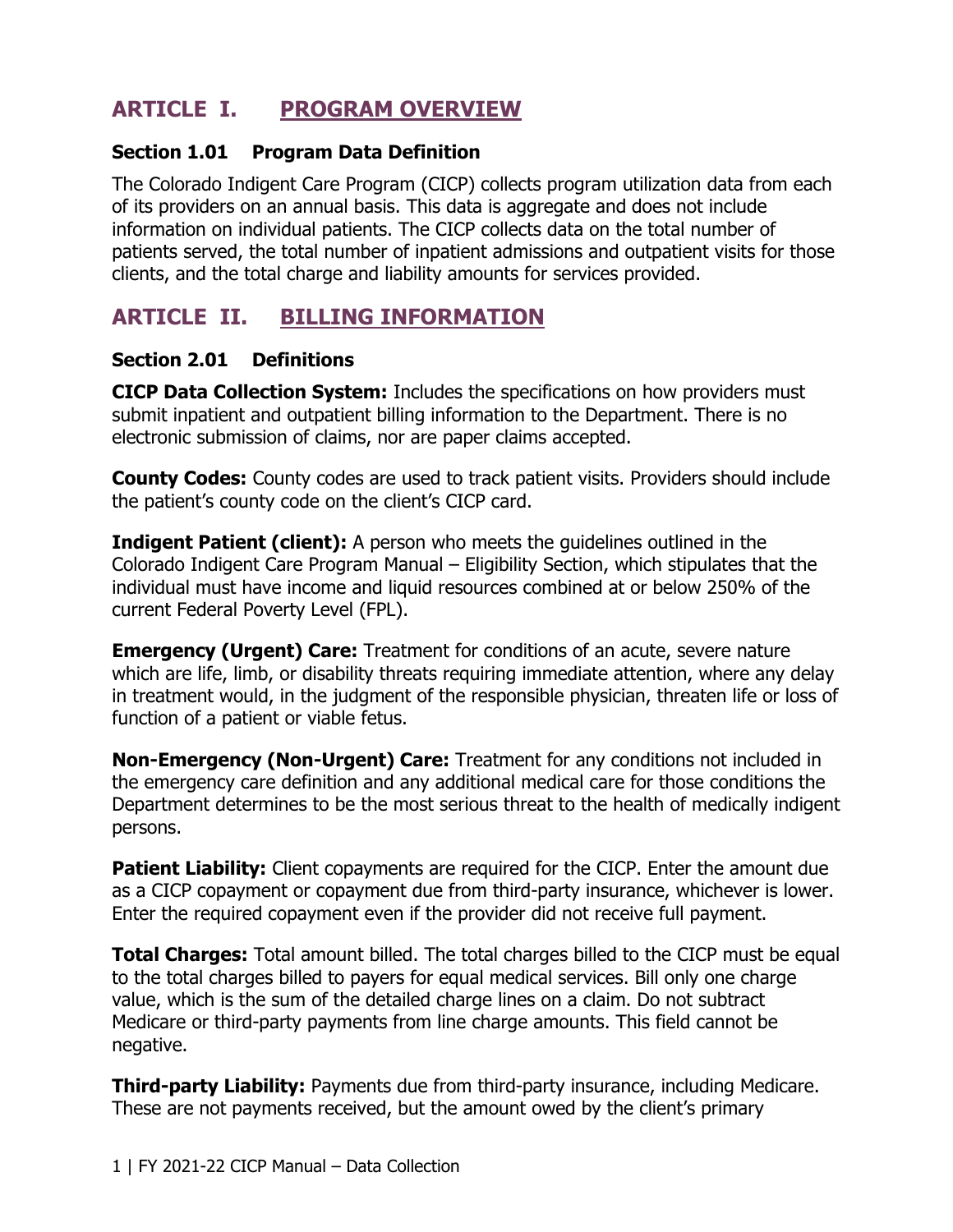insurance. Do not include contractual adjustments as a payment due or as a liability. The CICP will reimburse for contractual adjustments.

#### **Section 2.02 Provider Billing Information**

There are four different types of billing information for the CICP:

 billed using the CICP Data Collection System - Summary Format. This is the only **Inpatient & Outpatient Service:** All inpatient admissions and outpatient visits are required billing information and is due to the Department on an annual basis.

 pharmaceutical charges to the Department shall separate Outpatient Pharmacy visits Department of the intent to bill for Outpatient Pharmaceuticals on the Provider Application prior to the start of each fiscal year. **Outpatient Pharmaceutical:** Providers that choose to report outpatient from regular inpatient and outpatient charges. If a client has an Outpatient Pharmacy visit (prescription only) that information will be reported separately from the regular billing information. If a client receives a pharmaceutical during an outpatient visit or inpatient admission, the pharmacy charge can be included on the regular claim information and it does not need to be separated out. Your facility must notify the

**Physician Charges:** Hospital providers have an option to bill the CICP for physician charges. Physician charges associated with clinic visits are considered part of the outpatient service and are included in the CICP Data Collection System.

 contract is provided in Appendix I, of this section. Physicians cannot bill the CICP must notify the Department on the Provider Application of the intent to bill for physician Hospital physician charges are associated with care provided at the facility for CICP clients. The physician charges must not be included in the charges submitted under the CICP Data Collection System and must not be reimbursed by another source. Prior to billing, physicians must have an appropriate contract with the facility stating that the physician will follow the statutes and rules governing the CICP. An example of this directly. The provider must handle all the billing for physician charges. No provider is obligated to bill for physician charges. Prior to the start of each fiscal year, your facility charges.

by another source. <u>Prior to the start of each fiscal year, your facility must notify the</u> **Ambulance Charges:** Hospital providers have an option to bill the CICP for emergency transportation charges associated with an ambulance service they own or have contracted with. The ambulance charges must not be included in the charges submitted under the CICP Data Collection System and must not be entirely reimbursed Department on the Provider Application of the intent to bill for ambulance charges.

#### **Section 2.03 Summary Format**

The CICP Data Collection System – Summary Format includes the specifications on how providers must submit billing information to the Department. There is no electronic or paper submission of claims. The information is requested so that the Department can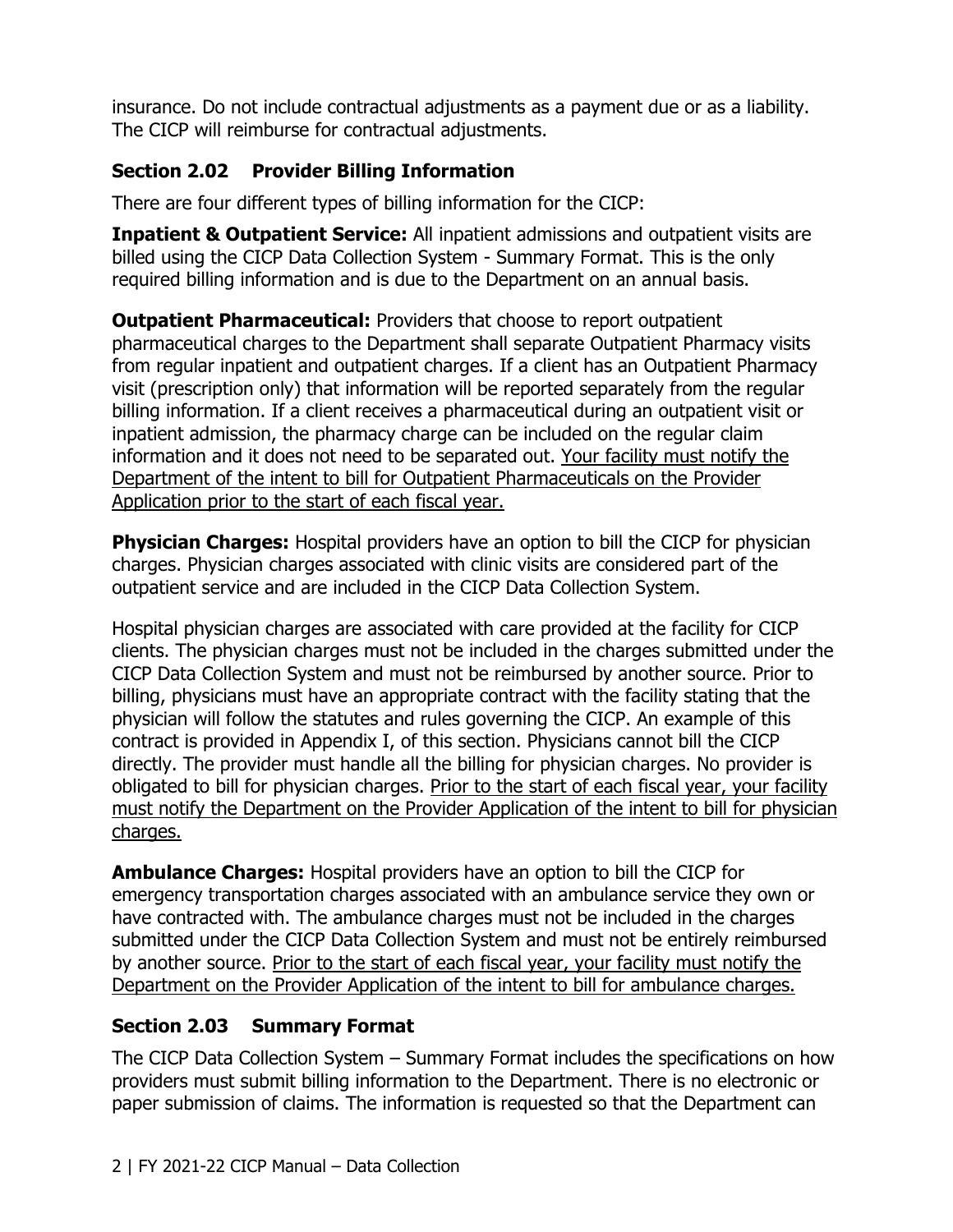identify funding available to specific providers and write the CICP Annual Report for the Colorado General Assembly.

 guidelines set forth in Article IV Data Collection System – Summary Format. By using submitted annually. The summary information can be sent to the Department as an e-Providers must submit billing information under the Summary Format and follow the the Summary Format, the Department does not receive claim level details, but rather summary totals for clients served at each provider. The summary information is mailed attachment.

#### **Section 2.04 Timely Filing Requirement**

 Clinic providers are required to submit their program data on an annual basis with their annual application, and hospital providers are required to submit their data to Myers & Stauffer in conjunction with their data validation. This data covers visits and admissions during the previous calendar year. In other words, any admissions or visits with a date of service between January 1, 2021 and December 31, 2021 will need to be included in the data submitted in the spring of 2022.

#### **Section 2.05 Retention of Billing Records**

 Provider Compliance Audit mandated by the CICP requires that providers be able to All billing records related to the contractor's or subcontractor's participation in the CICP must be maintained in a central location by the providers for a period of six State fiscal years after the expiration of each State fiscal year. This includes all the detailed information used to support the summary information submitted to the CICP. The identify all claims used to create the Summary Format submitted to the Department. Providers must keep the claim detail for a period of six State fiscal years to justify the information submitted to the Department.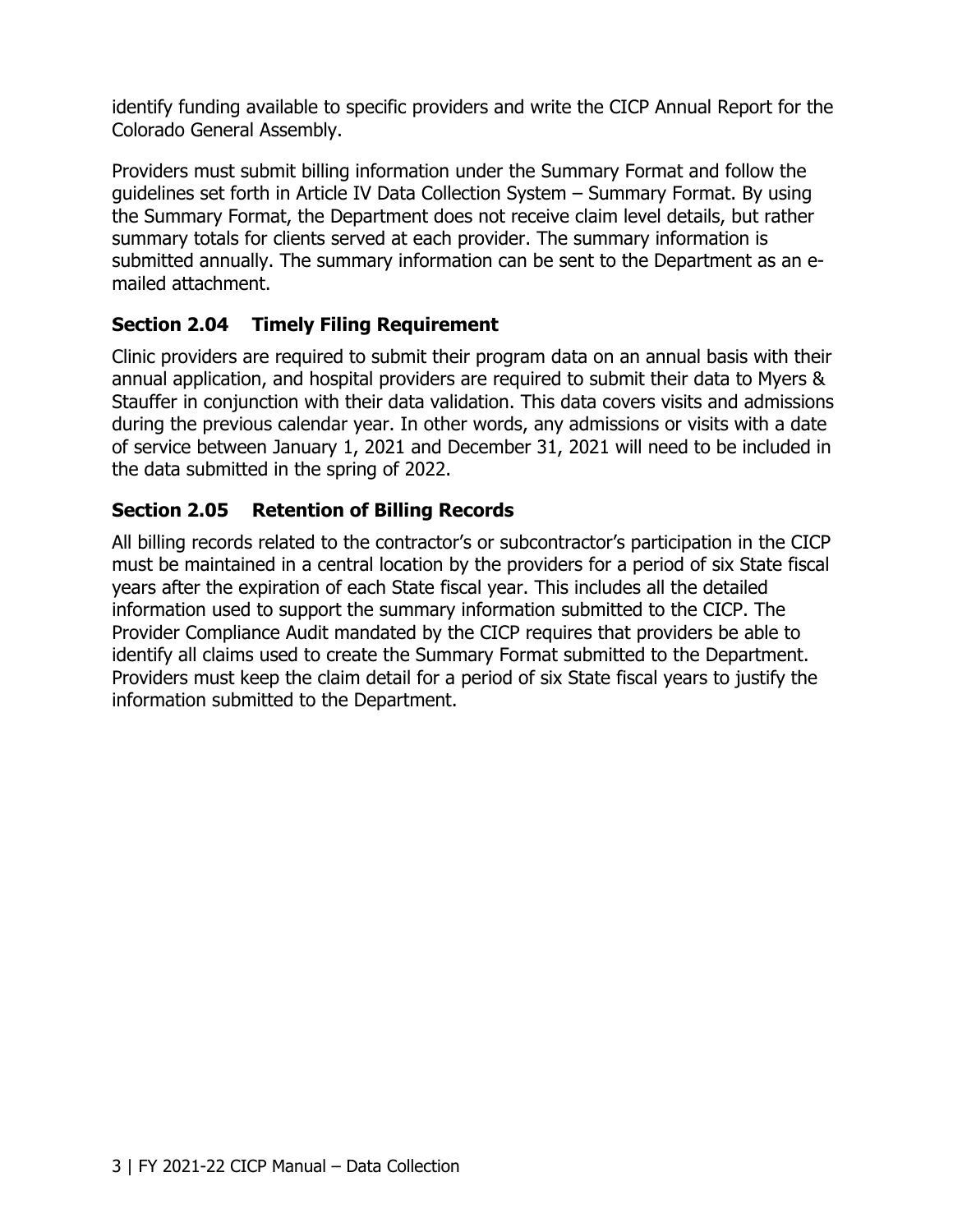# **ARTICLE III. THIRD-PARTY INSURANCE**

#### **Section 3.01 Medical Insurance**

Charges to the CICP are secondary to all insurance programs.

- 1. Group and Individual Health Insurance applicants may be eligible for CICP coverage. The provider is required to bill the resource listed before submitting the claim to CICP. If the CICP provider is out of the client's primary insurance network, CICP clinic providers may seek a waiver from the Department regarding the necessity of providing proof of claim denial, prior to adjusting the patient account to reflect CICP discount and writing off charges to CICP. A waiver from this requirement is not available to CICP hospital providers.
- 2. Workers' Compensation applicants can participate in the CICP. However, the provider must bill Worker's Compensation before billing the CICP.
- 3. Victim's Compensation is the only third-party coverage billed after CICP coverage. Victim's Compensation may be used to cover the client's CICP copayment.
- account to reflect CICP discount and writing off primary care charges to CICP. 4. Health Maintenance Organization (HMO) clients can participate in CICP. However, out of network services are not covered for CICP hospital providers. Services not available in the commercial HMO insurance policy and deemed medically necessary can be billed by hospital CICP providers to CICP minus the insurance copayment paid by the client. CICP clinic providers may submit write-off charges to CICP for primary care services provided to clients within an HMO, regardless if those services are a covered benefit under their HMO. If the CICP provider is out of the HMO network, CICP clinic providers may seek a waiver from the Department regarding the necessity of providing proof of claim denial, prior to adjusting the patient
- 5. Consolidated Omnibus Budget Reconciliation Act (COBRA) benefits are continued health plan benefits provided by the employer. Terminated employees or those who lose coverage because of reduced work hours may purchase the group coverage for themselves and families for a limited period of time. They have 60 days to accept coverage or lose all rights to these benefits. Once COBRA coverage is chosen, they will be required to pay for their coverage.
- 6. Medicare eligible clients have CICP coverage for amounts and services NOT covered by Medicare. Medicare has three main types of coverage:

(1) Medicare Part A is inpatient hospital coverage available to all people over age 65;

(2) Medicare Part B, outpatient services, requires clients to pay a monthly premium; and

(3) Medicare Part D is for prescription drug coverage.

(4) Some Medicare beneficiaries qualify for Health First Colorado as a Qualified Medicare Beneficiary (QMB). If an applicant has QMB coverage, they can participate in the CICP.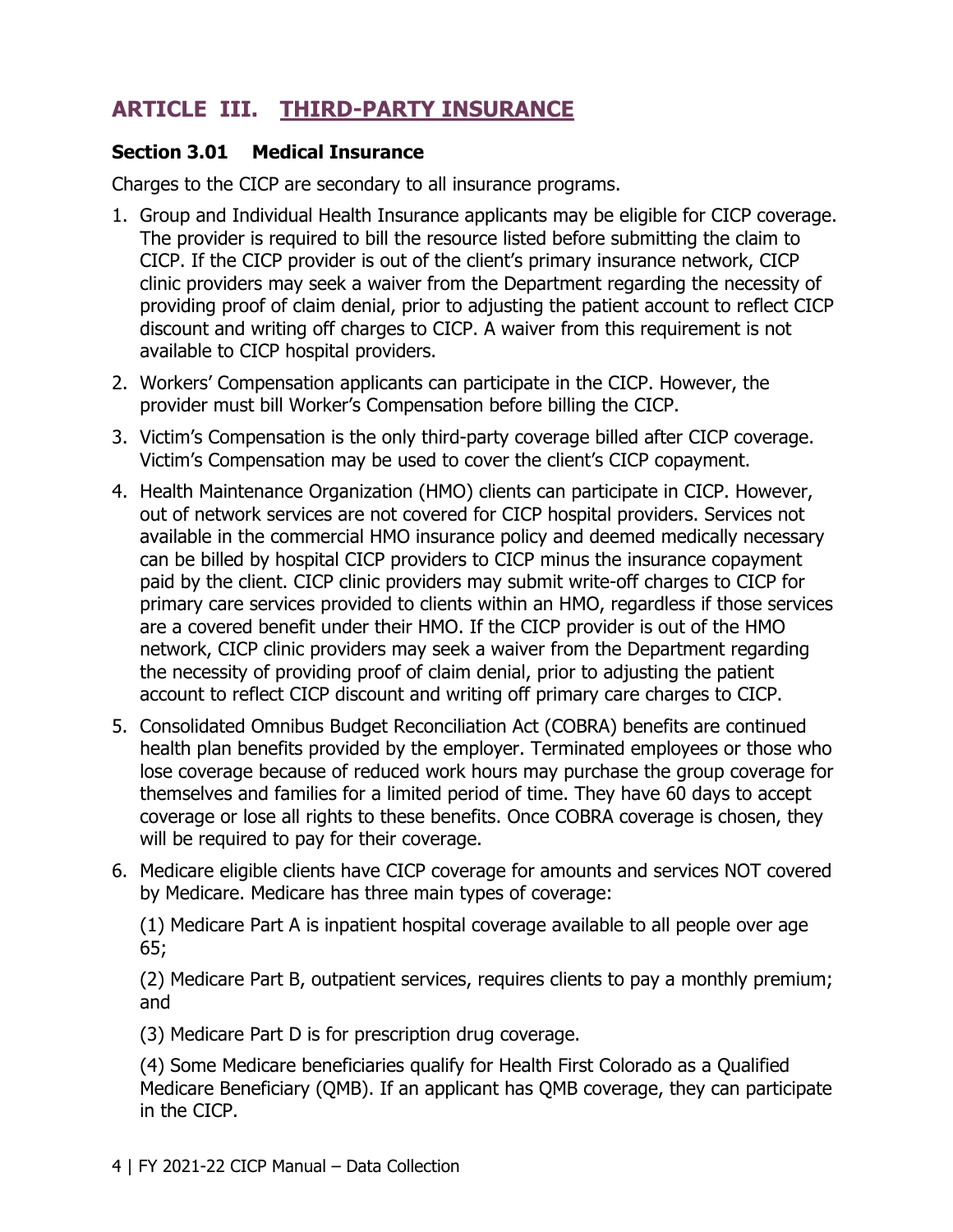7. CICP can be used to satisfy the deductible or coinsurance for primary insurance, including Medicare. Clients are responsible for the CICP copayment or the copayment of the primary insurance, whichever is lower. The deductible or coinsurance should be included in Total Charges billed to the CICP. The only entry into Client Liability is the copayment required.

#### **Section 3.02 Third-party Insurance**

If the client has third-party insurance, including Medicare, the provider must bill the commercial health insurance policy first for all medical expenses incurred. Providers can report contractual adjustments negotiated under commercial health insurance contracts and Medicare contractual adjustments in Total Charges. The CICP will reimburse providers for contractual adjustments. Do not include contractual adjustment under Third-party Liability.

#### **Health Insurance Billing Examples:**

Example #1: Medicare Third-party Payment with CICP as Secondary Payer

| Total Charges billed to Medicare  | \$150 (Enter in Total Charges line in Summary) |
|-----------------------------------|------------------------------------------------|
| Minus Payment due from Medicare   | \$100 (Enter in Third Party Liability line)    |
| Equals Hospital Charges Remaining | \$50                                           |
| Minus Client Copayment            | \$25 (Enter in Patient Liability line)         |
| Equals Amount Charged to CICP     | \$25 (Goes into Total Write Off Charges)       |

**Example**  $\#2$ **: Third-party Payment with CICP as Secondary Payer** 

| Total Charges billed to Insurance | \$350 (Enter in Total Charges line in Summary) |
|-----------------------------------|------------------------------------------------|
| Minus Payment due from Insurance  | \$150 (Enter in Third Party Liability line)    |
| Equals Hospital Charges Remaining | \$200                                          |
| Minus Client Copayment            | \$50 (Enter in Patient Liability line)         |
| Equals Amount Charged to CICP     | \$150 (Goes into Total Write Off Charges)      |
|                                   |                                                |

#### **Section 3.03 Medicare Bad Debt**

A provider can declare the percentage of Medicare deductibles or coinsurance not reimbursed by the client or a state program as Medicare Bad Debt. If a client qualifies for a state low-income program, such as CICP, the debt may be deemed uncollectible without applying a reasonable collection effort (such as turning the debt over to a collection agency). The maximum a provider can collect from a CICP eligible client is the CICP copayment, even if that client has another primary insurance such as Medicare.

#### **Section 3.04 Subsequent Insurance Payments**

 If clients receive coverage under the CICP, and their insurance subsequently pays for services, or if the client is awarded a settlement, the provider must document any subsequent reimbursement received when submitting their summary data information.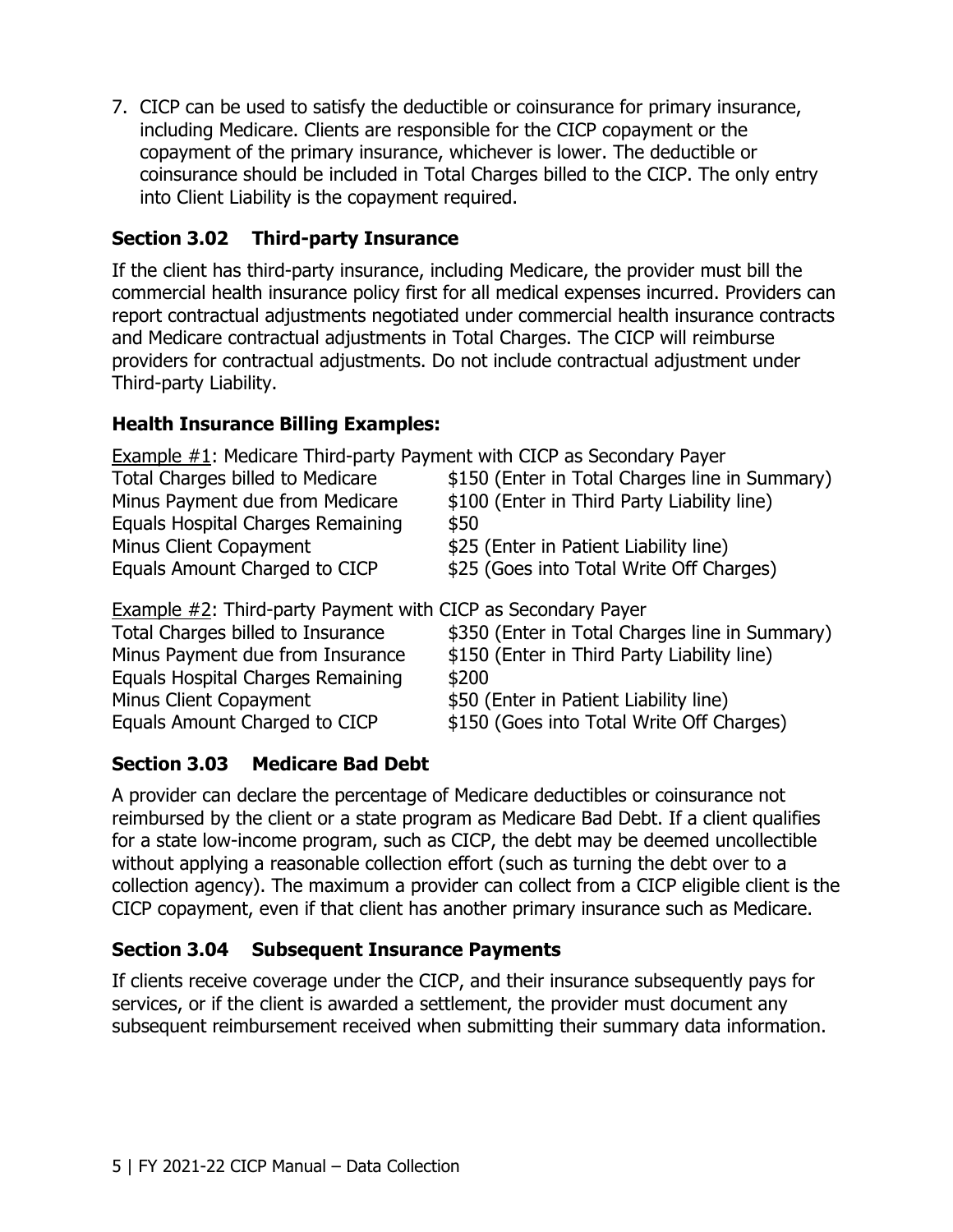#### **Section 3.05 Previously Charged Claim Adjustments**

#### **General Information**

Providers who receive payment for claims that have already been reimbursed by the CICP are required to report these payments. These payments can be made under the following circumstances:

- Client became enrolled in Health First Colorado or CHP+;
- Settlement of lawsuits or other court ordered action in which the client or other 3rd party was required to pay the medical bill; or
- Client was incorrectly included on the CICP data submission.

Previously charged claim adjustments are charges that the provider submitted to the CICP in a previous fiscal year. For example:

• The provider submits a \$100 charge to the Department with its annual provider application for FY 2021-22. Six (6) months later the provider learns that the client was enrolled in Health First Colorado during that period. The provider then submits the bill to Health First Colorado for proper reimbursement but is unable to adjust its annual reporting to the Department since the data has already been submitted. The provider will submit the required information listed below with their annual provider application the following year to correct the charge that was incorrectly submitted to the Department.

#### **Reporting Requirements**

The following information is required for charges submitted to the Department that need to be adjusted after the close of the fiscal year in which the service was provided. Adjustments for different calendar years must not be combined into one report and must be reported separately. The following information must be included in the report:

- Provider name;
- Calendar year that the claim was incorrectly reported;
- Number of visits incorrectly reported;
- Number of admissions incorrectly reported;
- Total charges incorrectly reported:
- Third-party liability incorrectly reported; and
- Patient liability incorrectly reported

#### **Filing Requirements**

Providers are required to notify the Department of any charges that need to be adjusted. This notification should be made in a letter to be included with the annual provider application. The facility's Chief Financial Officer (CFO) or Administrator should sign this letter.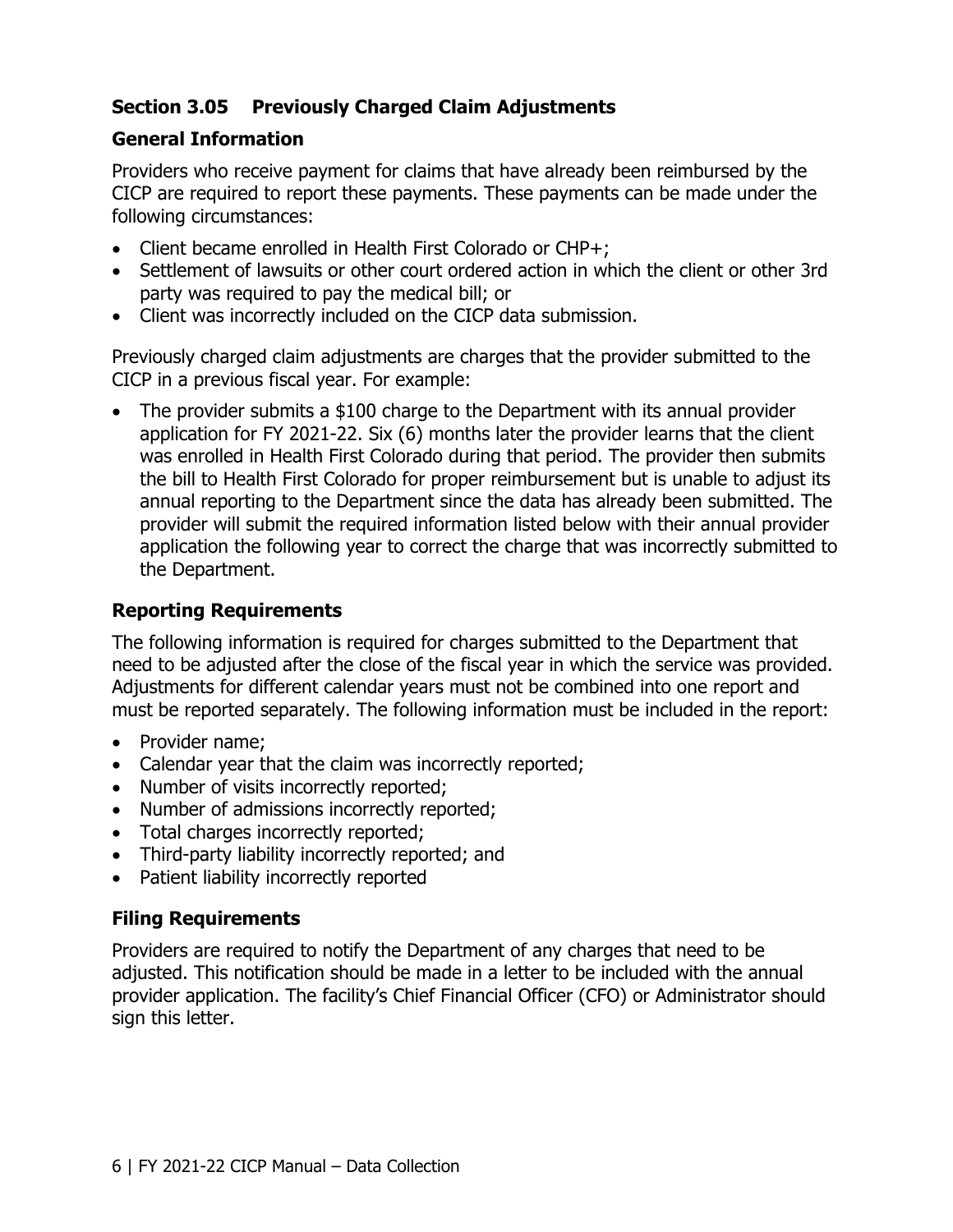# **ARTICLE IV. DATA COLLECTION SYSTEM – SUMMARY FORMAT**

#### **Section 4.01 Definition**

Providers submitting billing information under the Summary Format must follow the guidelines set forth in this Article. In the Summary Format, the Department shall receive totals for clients served at each provider rather than claim-level detail.

#### **Section 4.02 Outpatient Visits**

 because a bill using a span date could be mistaken as one visit under the CICP Data Providers are requested not to use a span date when billing for outpatient services Collection System, whereas the client might have received services several times in the month. Claims with a span bill date will still be allowable.

However, when counting the number of outpatient visits, providers are requested not to count claims, since many providers use a span billing. Instead, providers should count the actual number of visits by all CICP clients. If a client had four visits on one claim, four visits should be reported.

#### **Section 4.03 Unduplicated Client Count**

 basis. The Total Number of Unique Outpatient Clients (not claims) by Age is the The unduplicated client count is the number of unique clients served by the provider. The Total Number of Unique Clients (not claims) by Age is the unduplicated client count of all clients served by the provider. The Total Number of Unique Inpatient Clients (not claims) by Age is the unduplicated client count for all clients served on an inpatient unduplicated client count for all clients served on an outpatient basis. For example:

- unduplicated client count, only once in the unduplicated inpatient client count, and A single client could have two inpatient admissions and six outpatient visits at the hospital provider over the fiscal year. This client is counted once in the total only once in the unduplicated outpatient client count.
- A single client could have four outpatient visits at the clinic provider over the fiscal year and is counted only once in the total unduplicated client count.

#### **Section 4.04 Summary Information Format**

 revised in April 2017. Providers must use this new reporting form. The form is part of The Excel template for transmitting summary information to the Department was the annual clinic provider application due each spring and should be completed and returned at the same time the application is submitted. The form will be distributed to hospital providers by Myers & Stauffer and will be due with their annual data validation.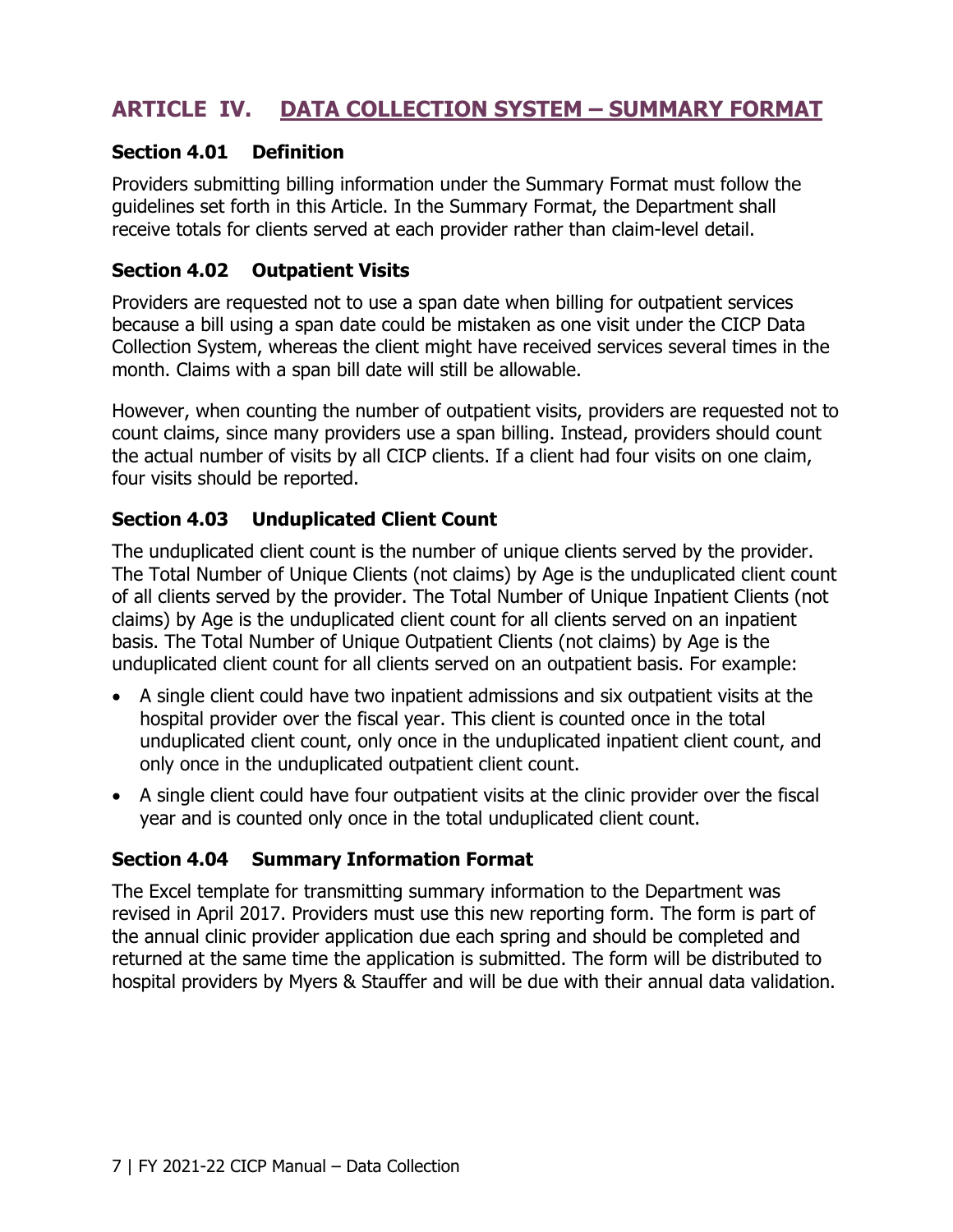|  |  |  |  | An example Hospital provider template is as follows: |  |  |  |
|--|--|--|--|------------------------------------------------------|--|--|--|
|--|--|--|--|------------------------------------------------------|--|--|--|

#### **Total Charges**

Total Charges \$0.00 3rd Party Liability \$0.00 Patient Liability \$0.00 Write-Off Amount \$0.00

# **Charges**

| <b>Outpatient Urgent &amp; Emergency</b> | \$0.00 |
|------------------------------------------|--------|
| Outpatient Non-Urgent & Non-Emergency    | \$0.00 |
| <b>Inpatient Urgent &amp; Emergency</b>  | \$0.00 |
| Inpatient Non-Urgent & Non-Emergency     | \$0.00 |
| <b>Total Charges</b>                     | \$0.00 |

Number of Visits by FPL

**Outpatient Visits**  Total Number of Visits

> 0-100% 101-200% 201-250% Unknown

0-17 18-64 65+

0-17 18-64 65+

Total

Total

**Total** 

Number of Visits by Age

Outpatient Charges by Age

#### **Inpatient Admits**

Total Number of Admissions Total Number of Days

Number of Admissions by FPL

0-100% 101-200% 201-250% Unknown

#### **Total**

Number of Days by FPL

0-100% 101-200% 201-250% Unknown

#### Total

Number of Admits by Age 0-17 18-64 65+

#### **Total**

Inpatient Charges by Age 0-17 18-64 65+

#### Total

#### **Unduplicated Patient Count**

| <b>Total Number of Unique</b> | <b>Total Number of Unique</b>   | <b>Total Number of Unique</b>    |  |
|-------------------------------|---------------------------------|----------------------------------|--|
| Clients Served (not claims)   | <b>Inpatient Clients Served</b> | <b>Outpatient Clients Served</b> |  |
| by Age                        | (not claims) by Age             | (not claims) by Age              |  |
| $0 - 17$                      | $0 - 17$                        | $0 - 17$                         |  |
| 18-64                         | 18-64                           | 18-64                            |  |
| $65+$                         | $65+$                           | $65+$                            |  |
| Total                         | Total                           | Total                            |  |

8 | FY 2021-22 CICP Manual – Data Collection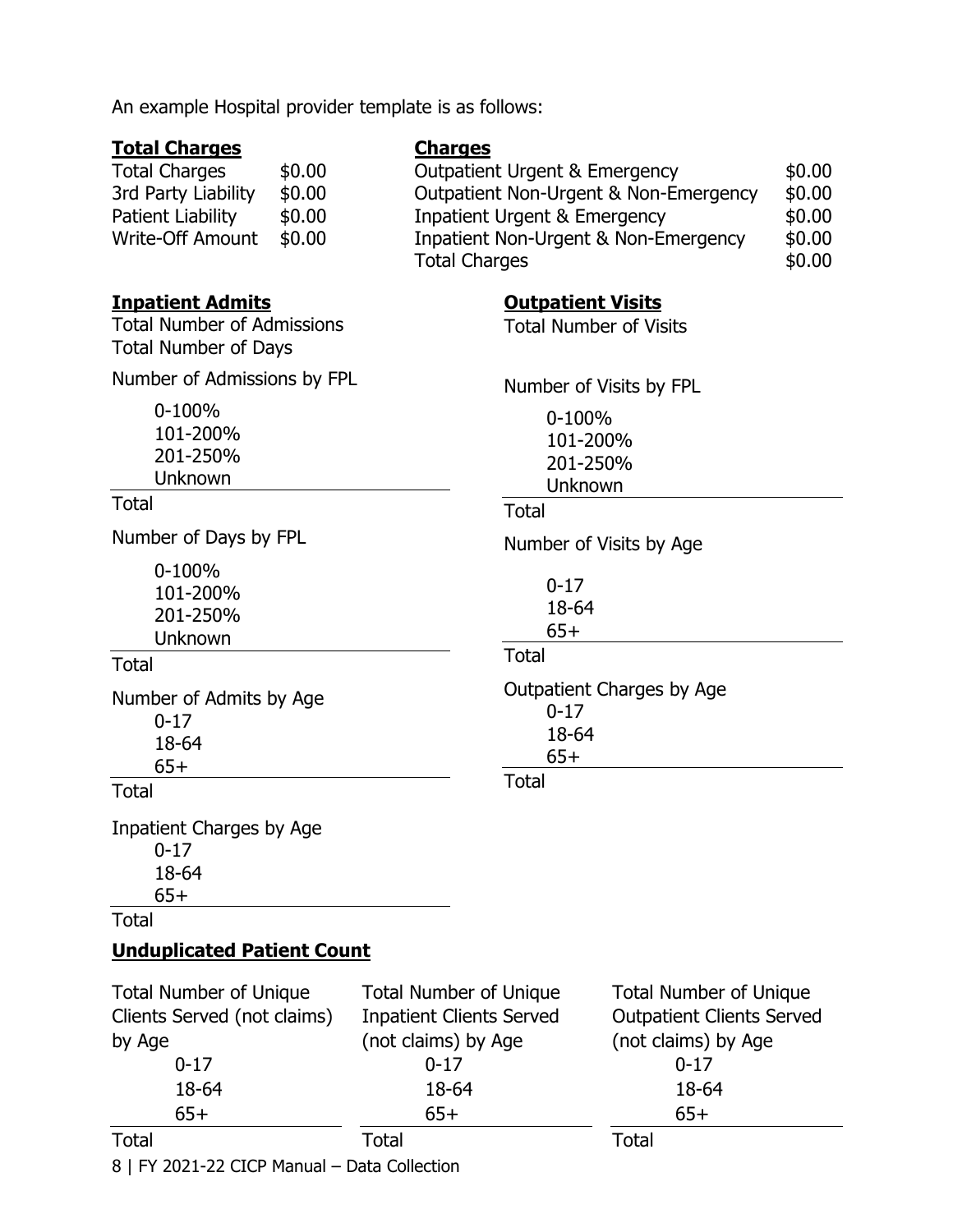| <b>Total Charges</b><br><b>Total Charges</b><br>3rd Party Liability<br>Patient Liability<br><b>Write-Off Amount</b>          | \$0.00<br>\$0.00<br>\$0.00<br>\$0.00 | <b>Charges</b><br><b>Outpatient Urgent &amp; Emergency</b><br>\$0.00<br>Outpatient Non-Urgent & Non-Emergency<br>\$0.00<br><b>Total Charges</b><br>\$0.0\$ |
|------------------------------------------------------------------------------------------------------------------------------|--------------------------------------|------------------------------------------------------------------------------------------------------------------------------------------------------------|
| <b>Outpatient Visits</b><br><b>Total Number of Visits</b><br>Number of Visits by FPL<br>0-100%<br>101-250%<br><b>Unknown</b> |                                      | <b>Unduplicated Patient Count</b><br><b>Total Number of Unique Clients Served</b><br>(not claims) by Age<br>$0 - 17$<br>18-64<br>$65+$                     |
| <b>Total</b>                                                                                                                 |                                      | Total                                                                                                                                                      |
| Number of Visits by Age<br>$0 - 17$<br>18-64<br>$65+$                                                                        |                                      |                                                                                                                                                            |
| Total                                                                                                                        |                                      |                                                                                                                                                            |
| Outpatient Charges by Age<br>$0 - 17$<br>18-64<br>$65+$<br>Total                                                             |                                      |                                                                                                                                                            |
|                                                                                                                              |                                      |                                                                                                                                                            |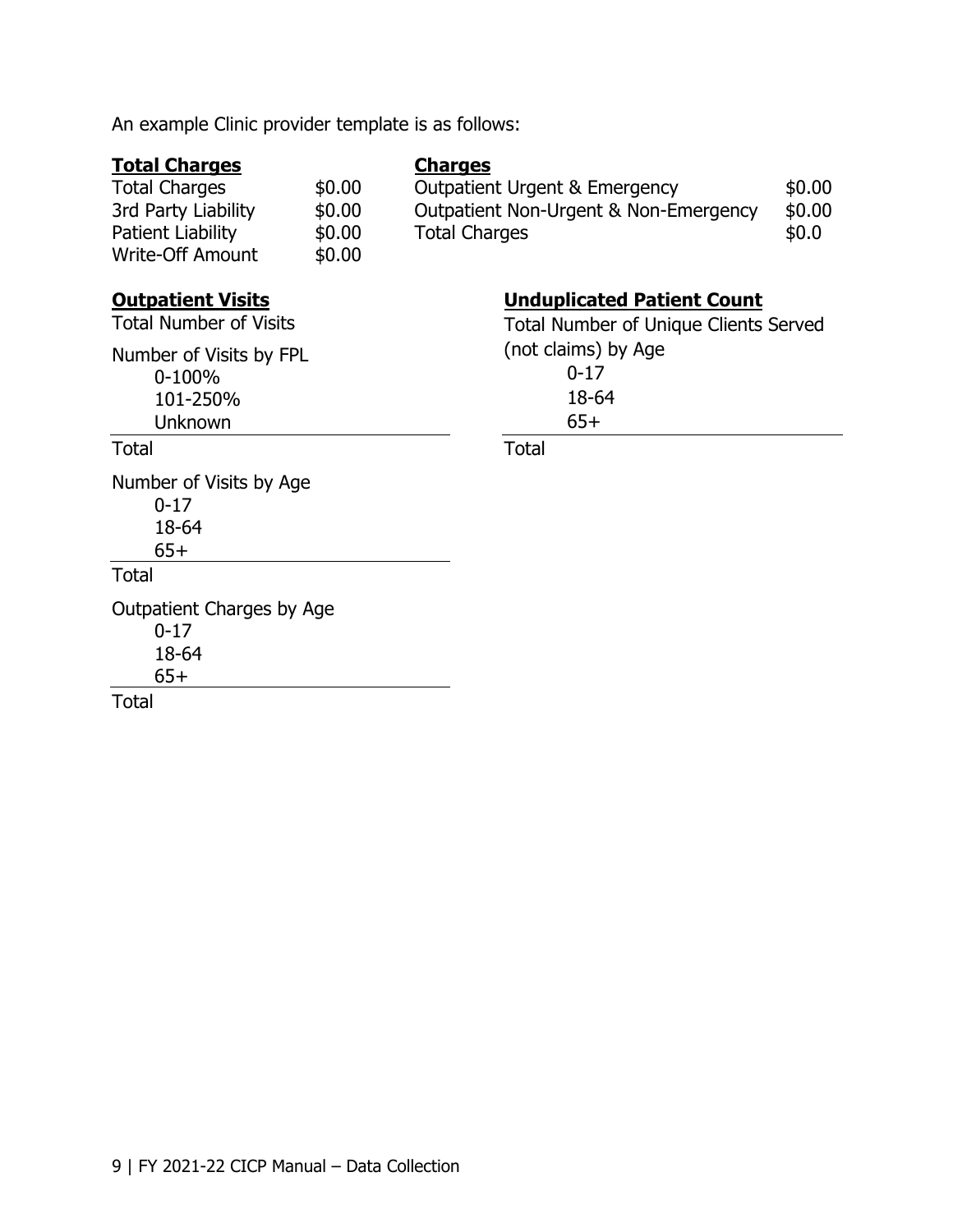### **County Utilization**

| Admits & Visits by County (County code) |               |               |
|-----------------------------------------|---------------|---------------|
| 01 Adams                                | 23 Garfield   | 45 Otero      |
| 02 Alamosa                              | 24 Gilpin     | 46 Ouray      |
| 03 Arapahoe                             | 25 Grand      | 47 Park       |
| 04 Archuleta                            | 26 Gunnison   | 48 Phillips   |
| 05 Baca                                 | 27 Hinsdale   | 49 Pitkin     |
| 06 Bent                                 | 28 Huerfano   | 50 Prowers    |
| 07 Boulder                              | 29 Jackson    | 51 Pueblo     |
| 08 Chaffee                              | 30 Jefferson  | 52 Rio Blanco |
| 09 Cheyenne                             | 31 Kiowa      | 53 Rio Grande |
| 10 Clear Creek                          | 32 Kit Carson | 54 Routt      |
| 11 Conejos                              | 33 Lake       | 55 Saguache   |
| 12 Costilla                             | 34 La Plata   | 56 San Juan   |
| 13 Crowley                              | 35 Larimer    | 57 San Miguel |
| 14 Custer                               | 36 Las Animas | 58 Sedgwick   |
| 15 Delta                                | 37 Lincoln    | 59 Summit     |
| 16 Denver                               | 38 Logan      | 60 Teller     |
| 17 Dolores                              | 39 Mesa       | 61 Washington |
| 18 Douglas                              | 40 Mineral    | 62 Weld       |
| 19 Eagle                                | 41 Moffat     | 63 Yuma       |
| 20 Elbert                               | 42 Montezuma  | 64 Broomfield |
| 21 El Paso                              | 43 Montrose   | Unknown       |
| 22 Fremont                              | 44 Morgan     | <b>Total</b>  |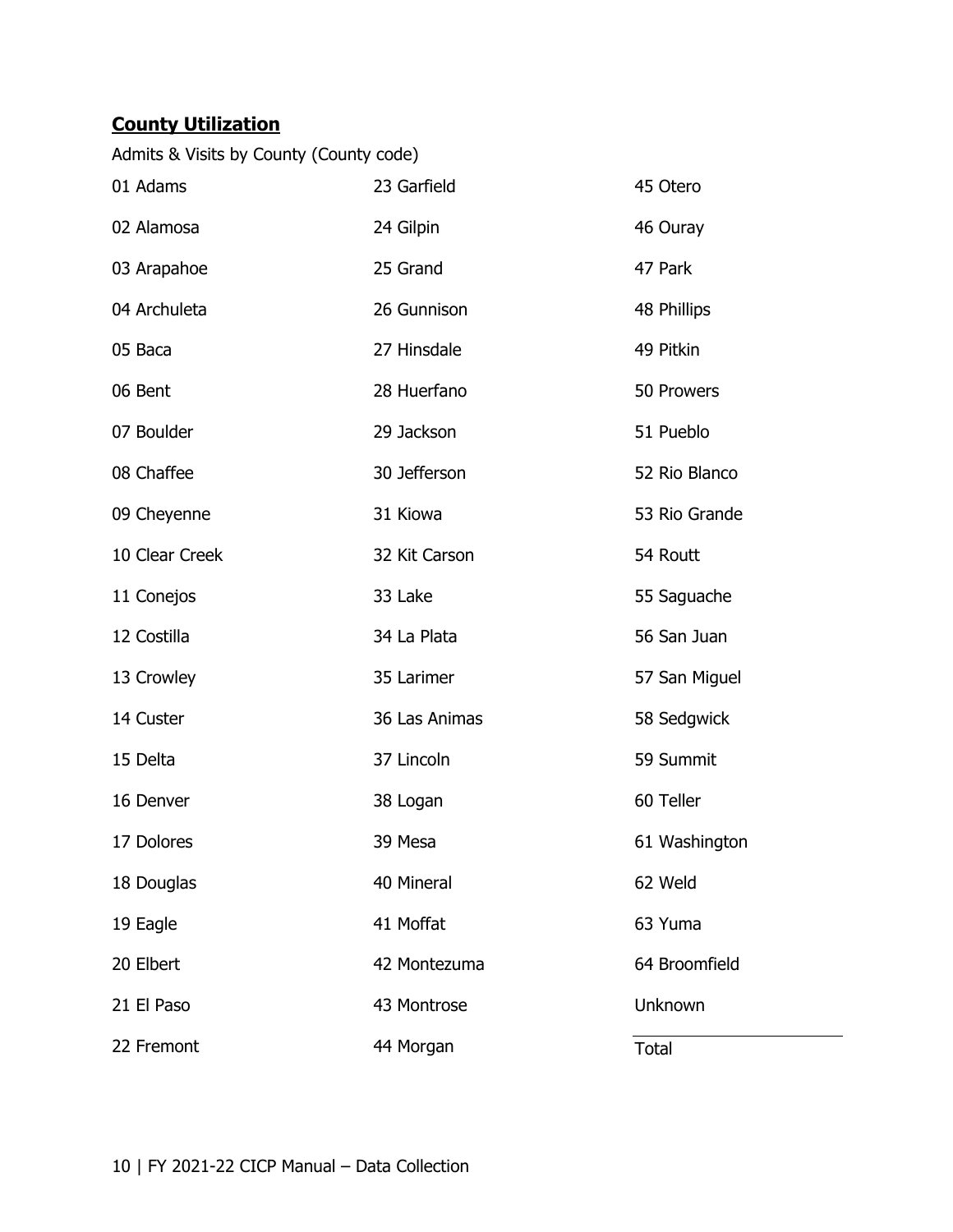# **ARTICLE V. OUTPATIENT PHARMACEUTICAL**

#### **Section 5.01 Definition**

**Outpatient Pharmaceuticals:** Providers are required to separate Outpatient Pharmacy visits from regular inpatient and outpatient claims (charges). If a client has an Outpatient Pharmacy visit (prescription only) that information will be reported separately from the regular claim information. If a client receives a pharmaceutical during an outpatient visit or inpatient admission, the pharmacy charge is included on the regular claim information as it does not need to be separated out. Your facility must notify the Department prior to the start of the fiscal year of the intent to bill for Outpatient Pharmaceuticals on the Provider Application.

#### **Section 5.02 Declaring Pharmaceutical Charges**

Providers will submit to the Department a completed Pharmaceutical Charges worksheet stating the following summary information:

- Total Number of Visits (or prescription claims);
- Total Charges;
- 3rd Party Liability; and
- Patient Liability.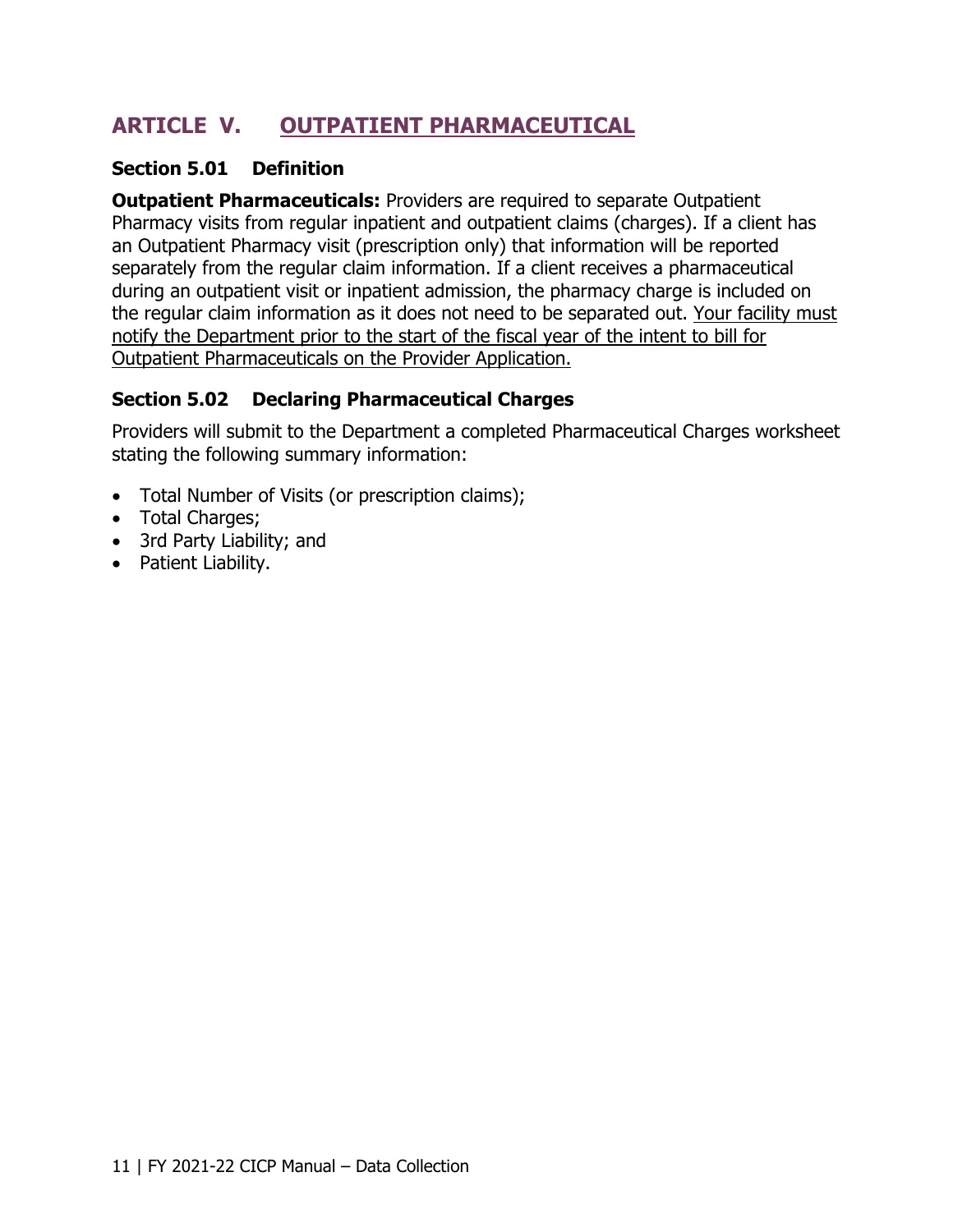# **ARTICLE VI. PHYSICIAN CHARGES**

#### **Section 6.01 Definition**

 by another source. Prior to billing, physicians must have an appropriate contract with **Physician Charges:** CICP hospital providers have the option to bill the CICP for hospital-based physician charges. These are charges associated with care provided at the hospital facility for CICP clients. The physician charges must not be included in the charges submitted under the CICP Data Collection System or be completely reimbursed the facility stating the physician will follow the statutes and rules governing the CICP. This does not apply to physicians that are directly employed by the facility. An example of this contract is provided in Appendix I, of this section. Providers are not obligated to bill for physician charges, but if these charges are to be billed to the CICP, they must be submitted by the provider, not the physician. Your facility must notify the Department prior to the start of the fiscal year of the intent to bill for physician charges on the Provider Application.

#### **Section 6.02 File Description**

**Excel Spreadsheet:** Providers will submit to the Department a completed Physician Charges worksheet stating the following summary information:

Urgent/Non-Urgent Charges Urgent/Non-Urgent Charges Third Party Liability Third Party Liability Patient Liability **Patient Liability** Number of Admissions Number of Visits Number of Days Number of Clients Number of Clients

#### **Inpatients: Outpatients:**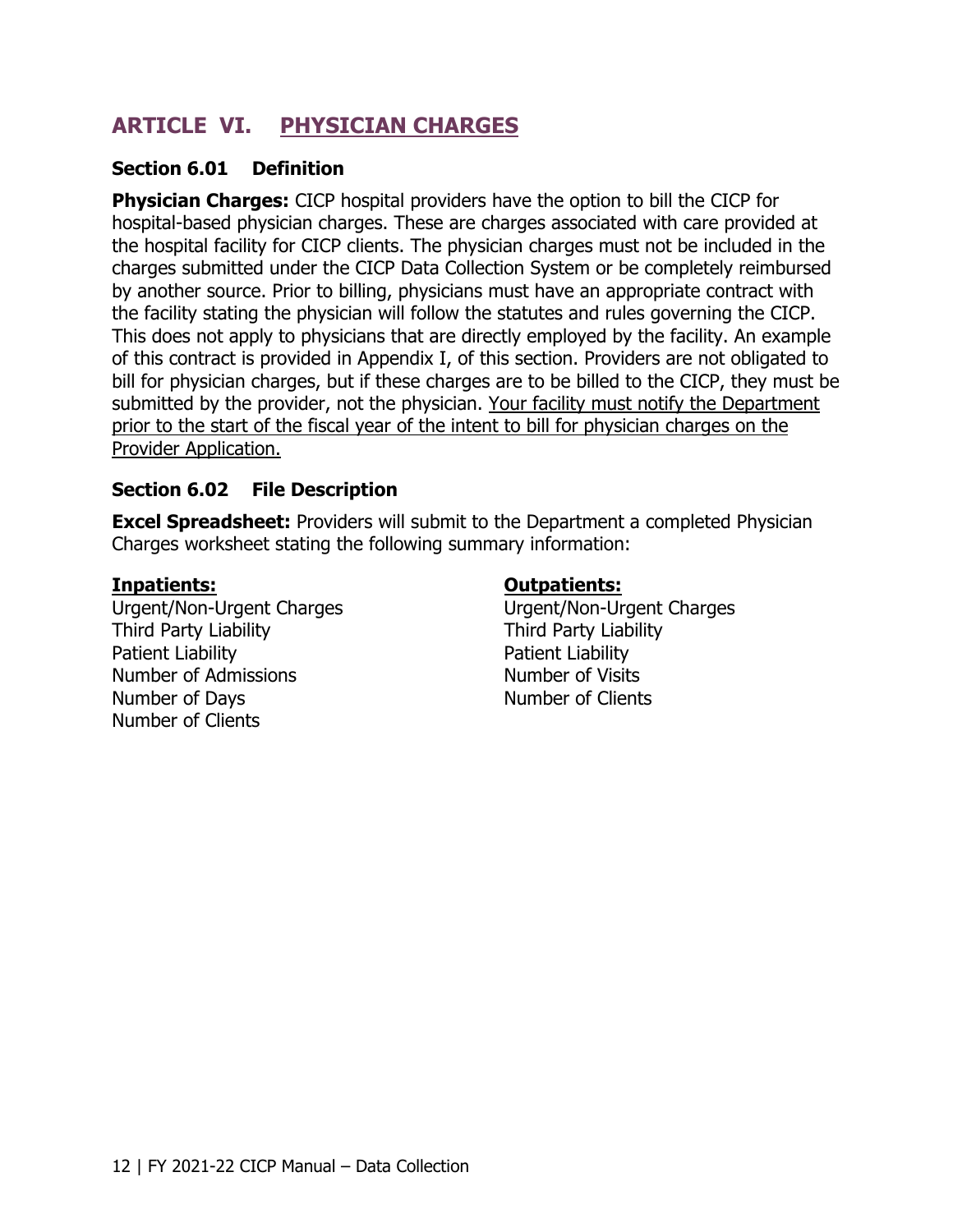# **ARTICLE VII. AMBULANCE CHARGES**

#### **Section 7.01 Definition**

 transportation or ambulance charges. The ambulance charges must not be included in the **Ambulance Charges:** CICP hospital providers who own their own ambulance service or have a contract with an ambulance service have the option to bill the CICP for emergency charges submitted under the CICP Data Collection System or be completely reimbursed by another source. Your facility must notify the Department prior to the start of the fiscal year of the intent to bill for ambulance charges on the Provider Application.

#### **Section 7.02 File Description**

**Excel Spreadsheet:** Providers will submit to the Department a completed Ambulance Charges worksheet stating the following summary information:

- Total Charges;
- Third Party Payments;
- Patient Liability; and
- Number of Claims.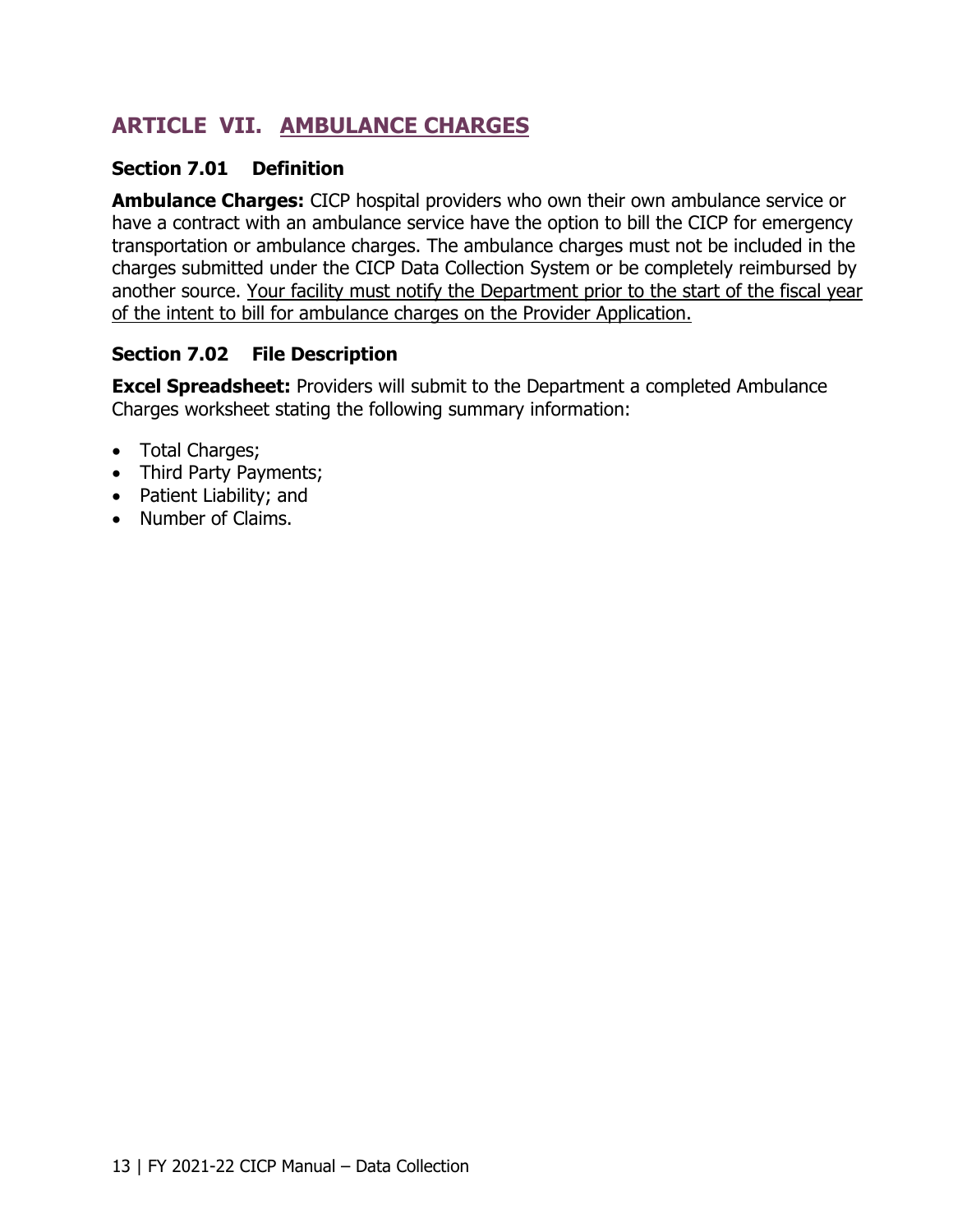

Effective Dates:

through

Parties:

 $\overline{a}$ 

 $\overline{a}$ 

|                                               | , a provider facility under contract with the |
|-----------------------------------------------|-----------------------------------------------|
| Colorado Indigent Care Program (CICP), and    | M.D. or                                       |
| N.P., "Contractor", whose mailing address is: |                                               |

patients treated on-site at a Colorado Indigent Care Program provider facility. **Purpose:** The purpose of this Contract is to establish the terms for provision of care and the associated reimbursement for physician services rendered to medically indigent

- Manual and reporting both the patient and the financial information to the CICP. Indigent patients are those patients determined by a provider facility to be eligible for the Colorado Indigent Care Program according to the Colorado Indigent Care Program Manual. The provider facility is responsible for rating patients in accordance with this
- **Covered Services**: All medical services that a provider customarily furnishes to patients and can lawfully offer to patients. These covered services include, without limitation, medical services furnished by participating physicians. Covered services must be deemed medically necessary by the responsible physician. Covered services do not include:
	- a. Non-emergent dental services.
	- b. Nursing home care.
	- c. Chiropractic services.
	- d. Sex change surgical procedures.
	- e. Cosmetic surgery.
	- f. Experimental and non-FDA approved treatments.
	- g. Elective surgeries, not deemed medically necessary.
	- h. Court ordered procedures such as drug testing.
	- i. Abortions, except as specified in Sec. 25-15-104.5, C.R.S.
	- j. Mental health services as a primary diagnosis in an outpatient or clinic setting. The CICP can reimburse for the services if they are a secondary diagnosis.
	- k. Prescription drugs included in the definition of Medicare Part-D are excluded from CICP eligible clients who are also eligible for Medicare.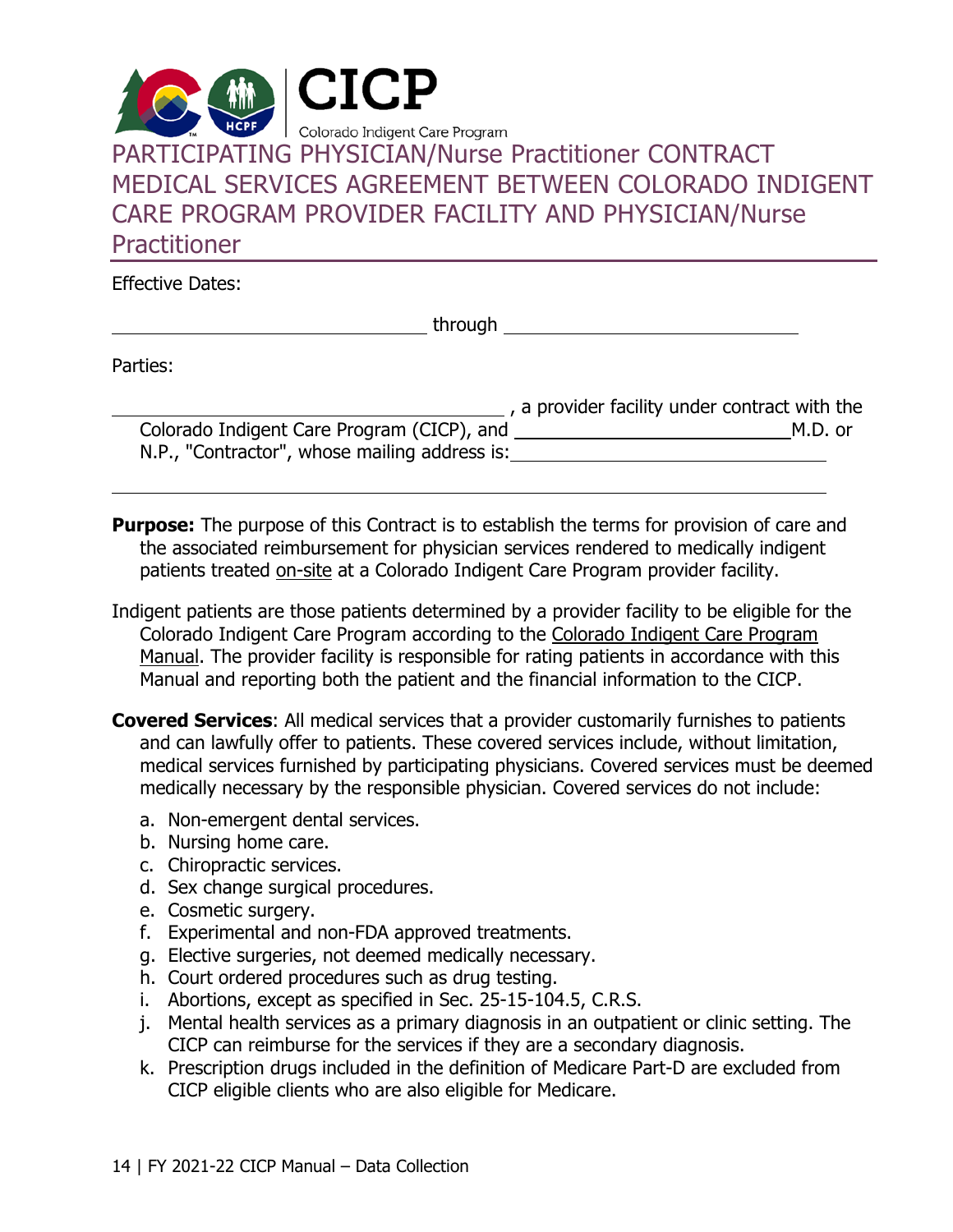The CICP reimburses providers for inpatient psychiatric care and inpatient drug and alcohol services. However, only 30 days per patient per contract year are reimbursable under the CICP. The CICP reimburses providers for outpatient mental health benefits if these services are provided on-site and are normally offered by the provider.

- **Priority of Care:** Payment to Contractor by the provider facility shall be for care rendered to qualifying indigent patients in accord with the following priorities:
	- a. Emergency care for the contact period.
	- b. Any additional medical care for those conditions determined to be the most serious threat to the health of medically indigent persons.
	- c. Any other additional medical care.
- or disability threats requiring immediate attention, where any delay in treatment would, in the judgment of the responsible physician, threaten life or loss of function of a patient **Emergency Care:** Treatment for conditions of an acute, severe nature which are life, limb, or viable fetus, Section 26-15-103, C.R.S.
- **Urgent Care:** To treat an injury or illness of a less serious nature than those requiring Emergency Care but required in order to prevent serious deterioration in the client's health.
- **Non-Emergency Care:** Treatment for any conditions not included in the emergency care definition and any additional medical care for those conditions the Department determines to be the most serious threat to the health of medically indigent persons, Section 26-15-106 (9) (6) (11), C.R.S.
- **License Requirement**: The Contractor must remain properly licensed or certified by the State of Colorado during the contract period, and this Contract shall immediately terminate at the provider facility's sole discretion if the Contractor loses such license or certification.
- **Reimbursement**: The Colorado Indigent Care Program reimburses provider facilities for participating physician services by distributing the fixed State appropriation across all participating providers. The percentage of costs or charges reimbursed to the provider facility cannot be determined in advance.

(Specific terms of reimbursement as negotiated between provider facility and participating physicians should be attached.)

 central location by Contractor as custodian thereof on behalf of the State, and shall be **Records Retention and Availability**: That all records, documents, communications and other materials (except medical records of Program Patients) related to Contractor's participation in the Program shall be the property of the State and maintained in a accessible to the State for a period of six State fiscal years after the expiration of each State fiscal year, or for such further period as may be necessary to resolve any matters which may be pending at the expiration of each six State fiscal year period, or until an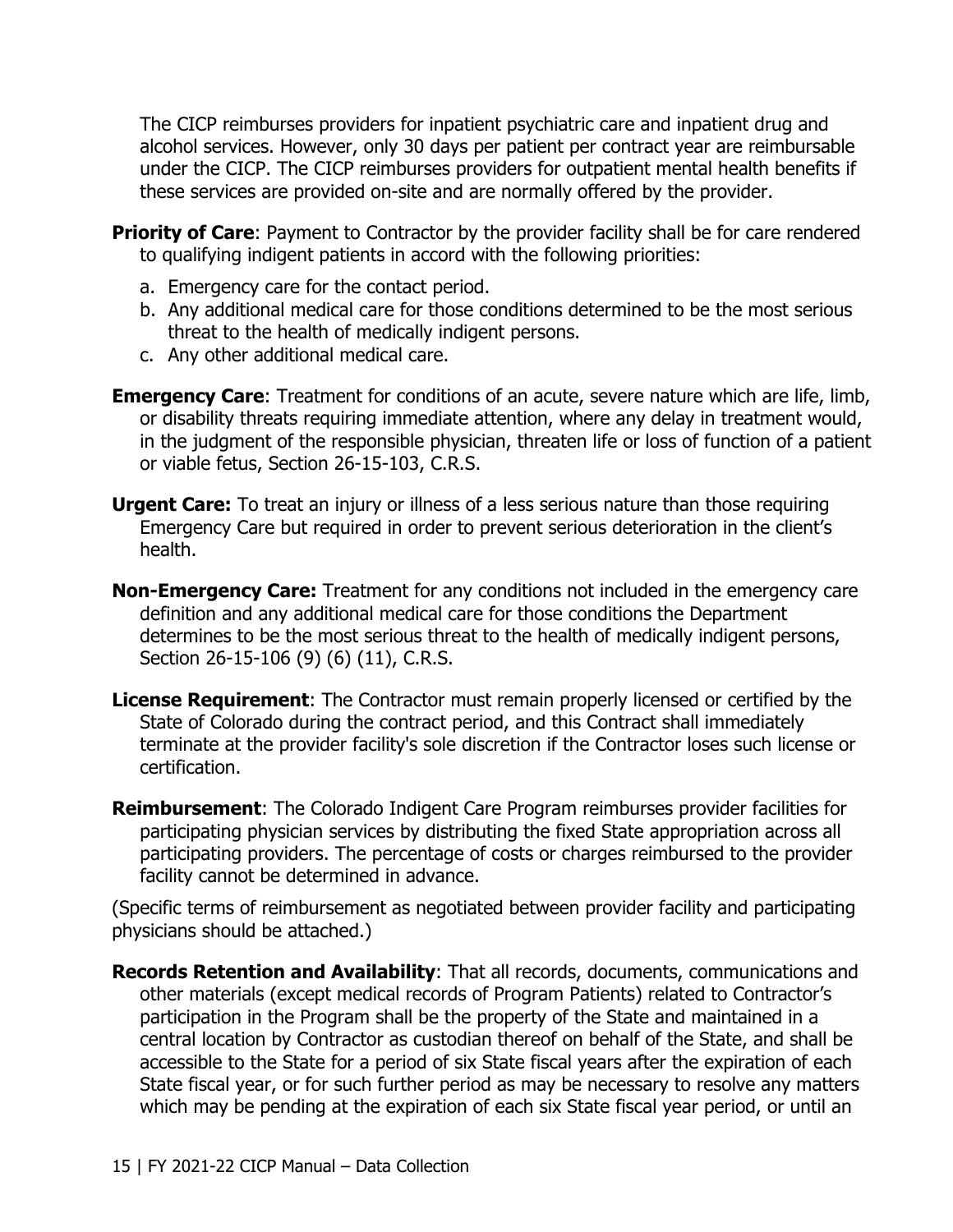following qualification: If an audit by or on behalf of the federal and/or State audit performed under the provisions of this Contract has been completed with the government has begun, but is not completed at the end of the six State fiscal year period, or if audit findings have not been resolved after the six State fiscal year period, such materials shall be retained for six months after the filing of the final audit report and response thereto.

**Patient Copayments:** Qualifying indigent patients cannot be billed for physician services rendered in excess of patient copayment amounts.

#### **Management Fee:** (If applicable)

- Year-end Reconciliation for Changes in the Colorado Indigent Care Program Reimbursement: (If applicable)
- **Misrepresentation Penalty**: Persons who represent that a medical service is reimbursable or subject to payment under the CICP when they know that it is not, commit a Class 2 misdemeanor that is punishable by a minimum of three months' imprisonment or a \$250 fine (or both), or a maximum of twelve months' imprisonment or a \$1,000 fine (or both).
- **Independent Contractor Status**: The Parties of the Contract intend that the relationship between them contemplated by this Contract is that of independent contractors. No agent, employee, or servant of Contractor shall be or shall be deemed to be an employee, agent or servant of the provider facility. The Contractor shall be solely and entirely responsible for its acts and omissions during the performance of this Contract.
- **Indemnification**: The Contractor shall indemnify the provider facility against all liability, loss, cost or expense the provider facility incurs in connection with the default in any term of this Contract by the Contractor or any negligent or intentional act or omission of the Contractor.
- amended or modified. In the event that any provision of this Contract conflicts with, or is **Governing Law**: This Contract and all matters relating to it shall be governed by the laws, rules, and regulations of the State of Colorado as are now in effect or as may be later inconsistent with the provisions of those laws, rules or regulations, the provisions of the laws, rules or regulations shall govern or supersede.
- **Entire Contract**: This Contract is intended as the complete integration of all understandings between Parties. No prior or contemporaneous additions, deletions or other amendments hereto shall have force or effect whatsoever, unless embodied herein in writing. No subsequent novation, renewal, addition, deletion, or other amendment hereto shall have any force or effect unless embodied in a written contract executed by both Parties.